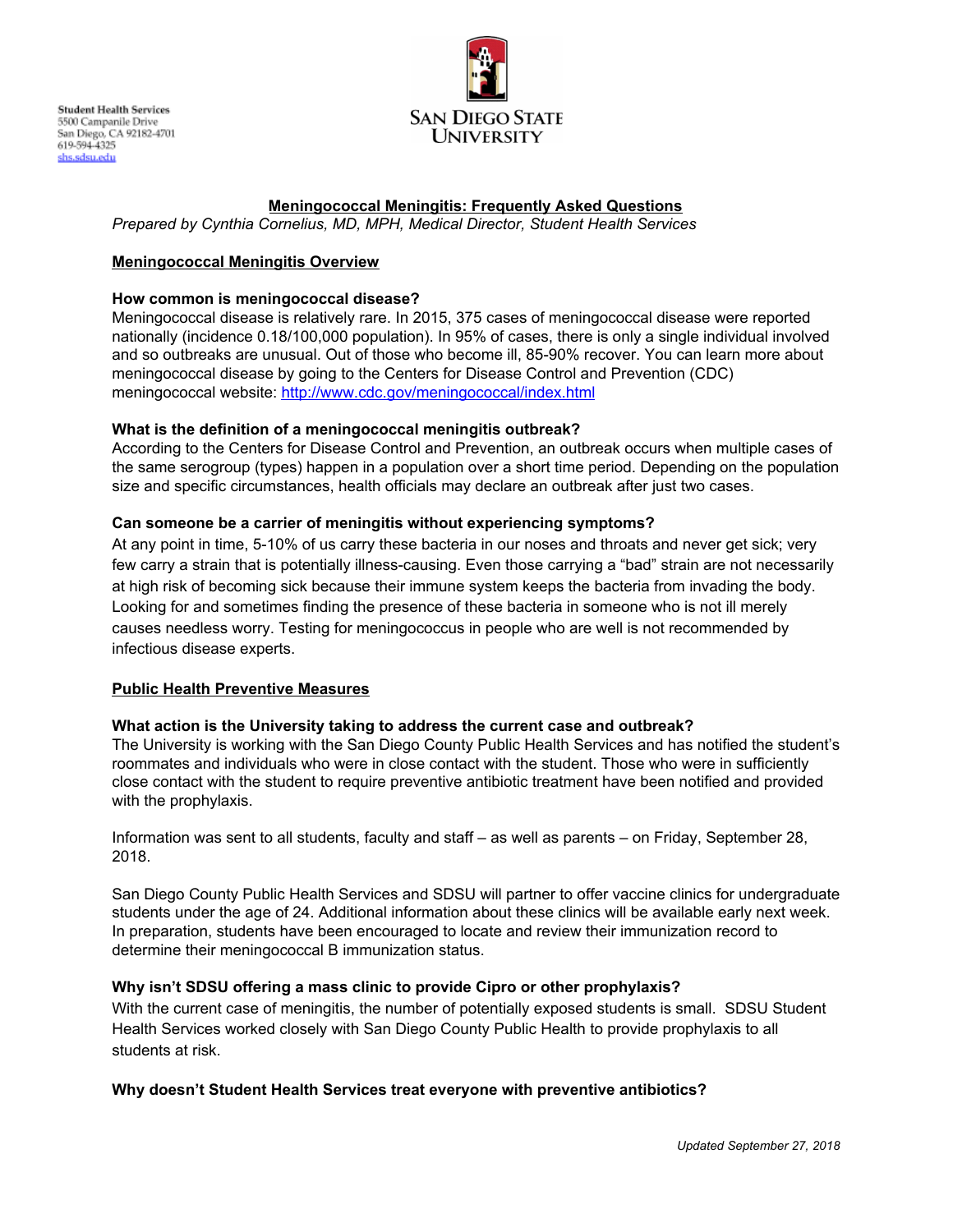

Using expert advice from San Diego County Public Health Services epidemiologists, we will determine who is at risk of infection. Generally, only close contacts such as roommates and people who share glasses, utensils, food or drink with or kiss an infected individual are treated with antibiotics after exposure to someone with meningococcal disease. People who had contact with those contacts considered "higher risk," as well as those attending class, working with or even sharing a bathroom with an infected individual are not considered at risk and do not need antibiotics.

Recommending antibiotics to an entire student body is not an effective strategy to stop a meningococcal disease outbreak. Treating many people unnecessarily with antibiotics carries risks, possibly causing more harm than good. Antibiotics can sometimes have unpleasant side effects. Additionally, about 1 in every 100 people has an allergy to an antibiotic and some of them may not even be aware of it. Overuse of antibiotics will further increase the growth of resistance to these drugs, making them less effective, and so it is important to use them only when necessary and appropriate.

## **Why doesn't SDSU shut down for a period of time to reduce transmission of meningococcus?**

Even in a situation such as this, when there is more than one case, CDC has not generally recommended closing schools or universities, restricting travel to or from an area with an outbreak, or canceling sporting or social events. Meningococcus bacteria are NOT airborne, and so are not as contagious as the germs that cause the common cold or the flu. As stated above, classroom contact is not associated with increased risk.

#### **Vaccination Information**

# If I do not need Cipro, is there something I can do to decrease my risk of meningococcal infection **during this outbreak?**

Yes, check your immunization record and find out if you have completed the vaccine series for meningococcus B. There are two vaccines that can help protect you against meningococcus B, Bexsero and Trumenba. We recommend you complete one of these vaccine series.

## **I received a meningitis vaccine but not Bexsero or Trumenba. Am I vaccinated for serogroup B?**

No. Bexsero and Trumenba are the only vaccines for serogroup B meningococcus. Other meningococcal vaccines protect against serogroup A, C, W-135, and Y.

## **What if I would like to get vaccinated before the on-campus clinics?**

Students are encouraged to contact their insurance and healthcare providers if they would like to get vaccinated prior to the on-campus clinics.

## **How can I access the vaccine?**

**Step 1:** Locate the phone number for your health insurance as well as your member ID number. You can find this information on your insurance card.

**Step 2:** Call your health insurance company and ask the following questions:

- Where can I go to get the meningitis vaccine?
- How much will this cost using my health insurance?
- Do I need to make an appointment to get this or can I walk-in?

**Step 3:** If vaccine or preventative treatment need to be administered at a doctor's office and you do not already have a local primary care provider, ask for a list of medical providers (doctor, nurse practitioner, etc) in the area and instructions on how to make an appointment.

**Step 4:** Before concluding the call, confirm price, location, and if an appointment is needed.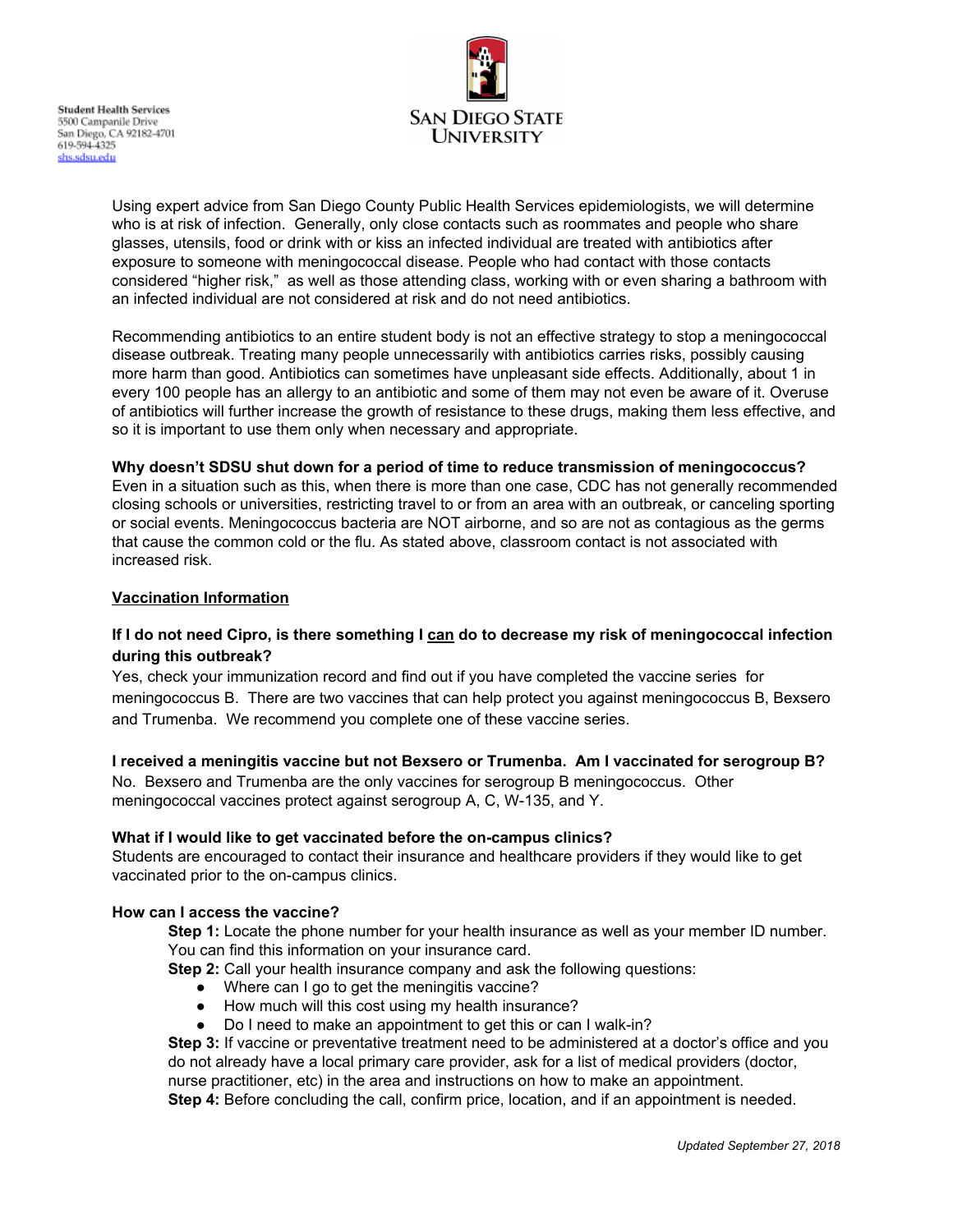

# **Can I get meningitis B and flu vaccines at the same time? Any side effects?**

Yes. For information on the benefits, potential side effects and more of the influenza vaccine and the meningococcal B vaccines, please visit the Centers for Disease Control and Prevention online:

- <https://www.cdc.gov/vaccines/hcp/vis/vis-statements/flu.html>
- <https://www.cdc.gov/vaccines/hcp/vis/vis-statements/mening-serogroup.html>

# **What is the difference between Cipro and the meningococcal vaccine?**

Cipro is an antibiotic that can be used to help prevent meningococcal infection in someone who was recently closely exposed to a person with an active meningococcal infection. It does not provide protection from future exposures. The meningitis vaccine is used to provide long term protection into the future.

# **I received the preventive treatment at SDSU in early September, do I need to get the vaccine?**

The preventive antibiotic treatment (Cipro) received earlier this month does not have any impact on risk from the current case of meningitis. That said, undergraduate students under the age of 24 who have not been vaccinated for serogroup B meningococcus are recommended to be vaccinated.

# **Is the vaccine available at Student Health Services? What is the cost associated?**

Yes, the vaccine is available at Student Health Services. The Bexsero vaccine requires two doses, which are administered one month apart and cost \$154 per dose. The Trumenba vaccine requires three doses during an outbreak. The second and third doses of Trumenba are administered one and six months, respectively, following the initial dosage. Trumenba costs \$120 per dose.

## **Additional Individual Actions**

## **What should I do if I feel sick?**

Some signs of meningococcal disease include sudden onset of fever, headache, stiff neck, nausea and/or vomiting, and altered mental functioning such as confusion. If you experience these symptoms, you need to be evaluated IMMEDIATELY at a hospital emergency department. Because this illness worsens very rapidly, early treatment is essential. Do not go to Student Health Services, your family doctor, or an Urgent Care clinic.

## **How can I protect myself from getting ill from meningococcus?**

- The most effective measure to protect oneself from meningococcal infection is immunization. There are two types of vaccines currently available. The first, MC4 vaccines (Menactra® and Menveo®), are effective in protecting against serogroups A, C, Y and W-135. The meningococcal group B vaccines (Bexsero® and Trumenba®), are newer vaccines that protect against serogroup B. Receiving both types of vaccines provides the best protection.
	- o The MC4 vaccines are indicated for:
		- All people ages 11-18 years
		- All people who are ages 19-21 years who are first year college students living in residence halls
		- People  $\leq$ 10 of age and individuals  $\geq$ 19 years of age who are at increased risk for invasive meningococcal disease
			- People with anatomic or functional asplenia, including sickle cell disease